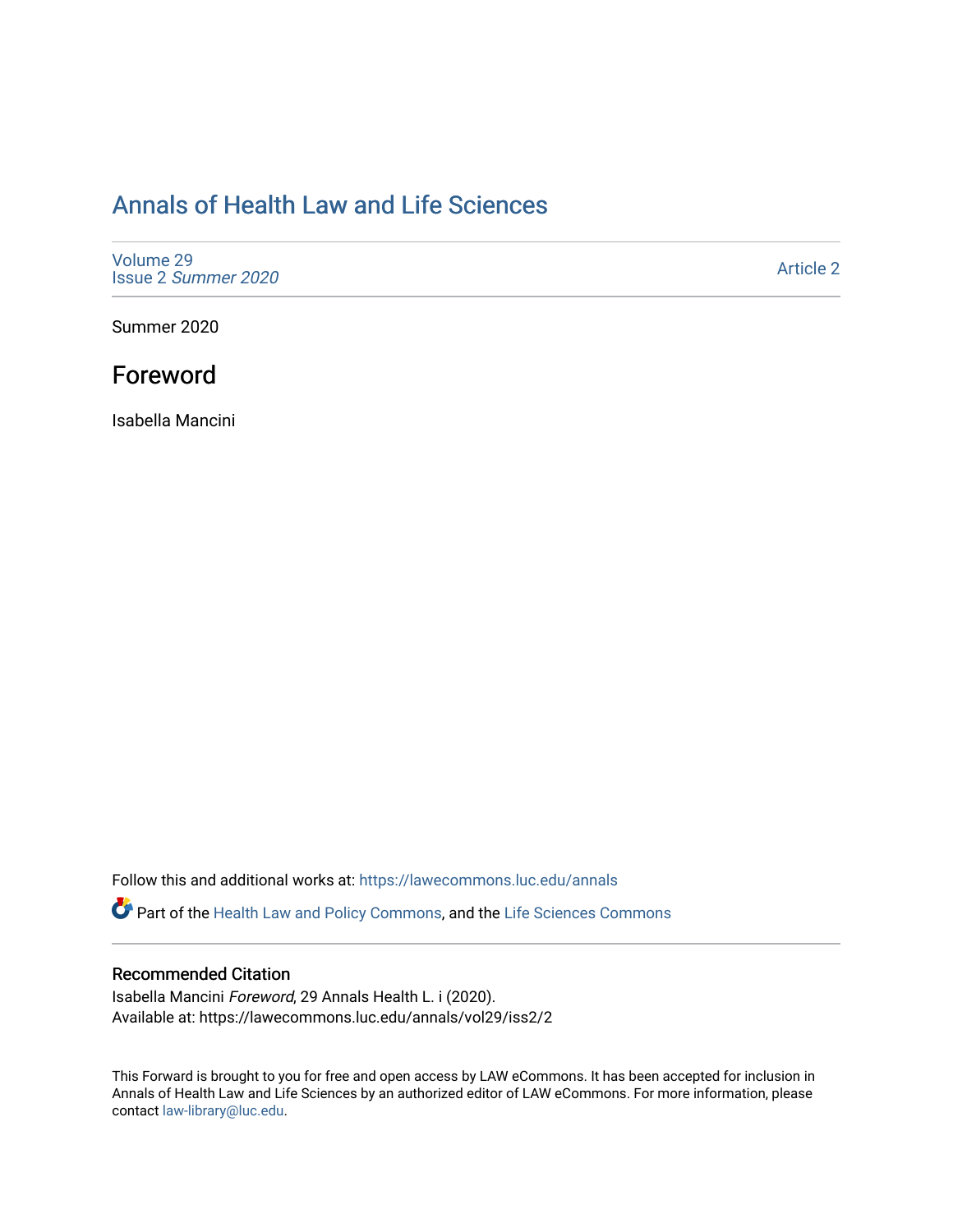## Foreword

The *Annals of Health Law and Life Sciences* Editorial Staff is proud to present our Summer 2020 Issue. The issue features articles deriving from our thirteenth annual Annals of Health Law and Life Sciences Symposium: Addressing the Health Care Needs of Justice-Involved Populations. The symposium brought together scholars and practitioners to explore the legal barriers that justice-involved populations face in accessing health care and how those barriers can be alleviated. Each author published in this edition highlights a specific area of the panel topics presented at the Symposium. On behalf of the entire Annals of Health Law and Life Sciences Editorial Staff, I would like to thank our authors for both presenting at Symposium and contributing their knowledge, research, and talent to this outstanding issue.

The Symposium was organized into three separate panels following a special address by Cook County Sheriff's Thomas Dart. Each panel was tasked to discuss different perspectives of health care issues relating to justice-involved populations. The first panel was *Preventing Contact with the Criminal Justice System through Increasing Access to Health Care*, which focused on current health care measures preventing individuals from encountering the criminal system. The second panel was *Increasing Access to Treatment for Incarcerated Populations*, which discussed the legal support and medical treatment of justice-involved populations during the duration of their involvement with the U.S. justice system. The last panel was *Constitutional Issues Relating to the Medical Treatment of Justice-Involved Populations*, which addressed Eighth Amendment and Fourteenth Amendment issues regarding access to medical treatment to medical treatment of justice-involved populations.

I would like to express my sincerest gratitude to my colleagues on the Executive Board: Christina Perez-Tineo, Alesandra Hlaing, Nicolette Taber, Raquel Boton, Hannah Lehmann, and Jacalyn Smith. Additionally, I would like to thank the outstanding efforts of our Senior Editors: Haley Comella, Jan Dervish, Elizabeth Heredia, and Rachel Kemel. Finally, I would like to thank the wonderful faculty at